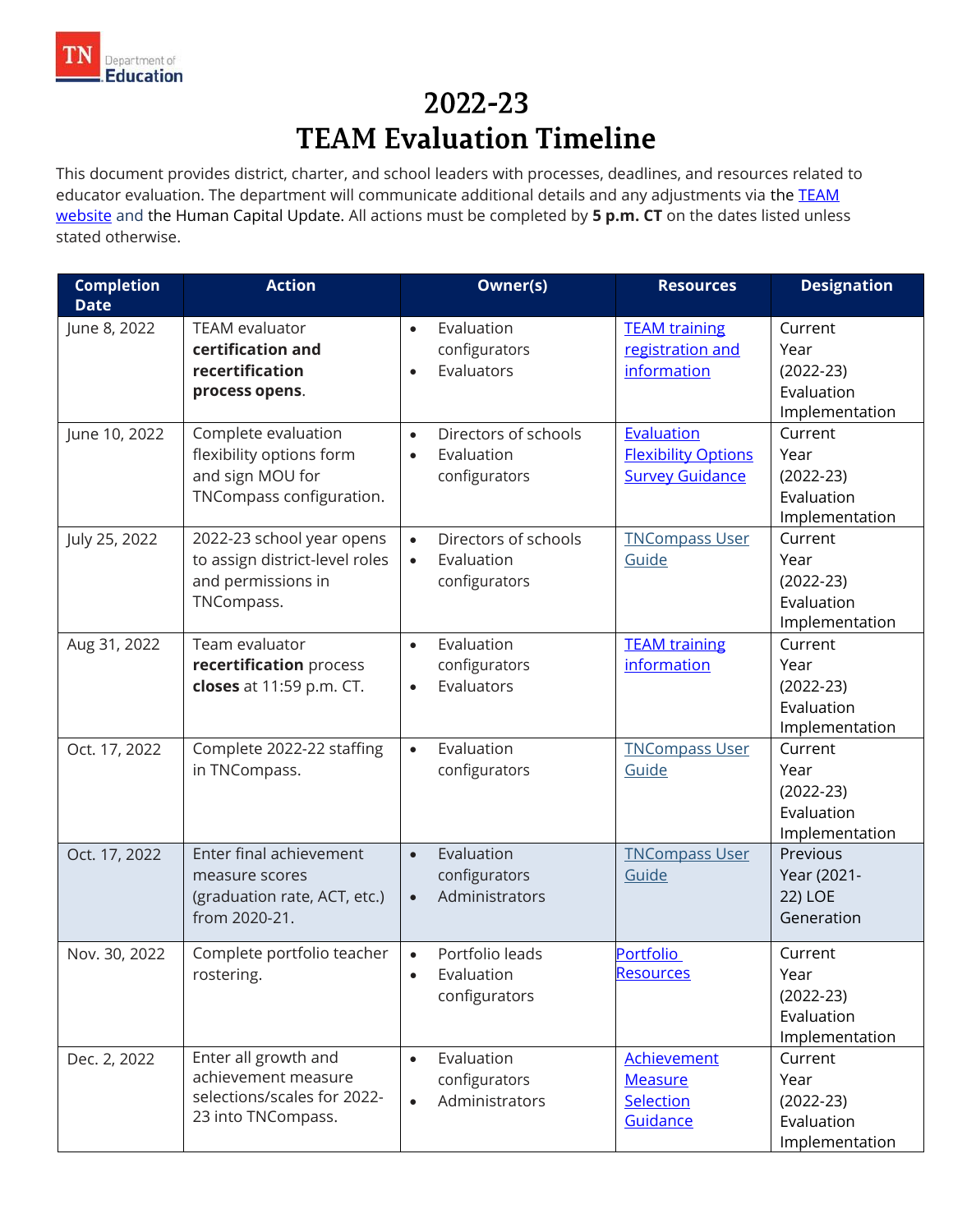| <b>Completion</b> | <b>Action</b>                          |           | <b>Owner(s)</b>                 | <b>Resources</b>           | <b>Designation</b>                    |
|-------------------|----------------------------------------|-----------|---------------------------------|----------------------------|---------------------------------------|
| <b>Date</b>       |                                        |           |                                 |                            |                                       |
| Dec. 16, 2022     | Ensure all observations                | $\bullet$ | Evaluation                      | <b>TNCompass User</b>      | Previous                              |
|                   | from 2021-22 are finalized             |           | configurators                   | Guide                      | Year (2021-                           |
|                   | and signed with PIN.                   | $\bullet$ | Administrators                  |                            | 22) LOE                               |
|                   |                                        |           |                                 |                            | Generation                            |
| Jan. 15, 2023     | Submit request for                     | $\bullet$ | Directors of schools            | <b>Measure Approval</b>    | Future Year                           |
|                   | additional achievement                 | $\bullet$ | Evaluation                      | <b>Process</b>             | $(2023-24)$                           |
|                   | measures and alternative               |           | configurators                   |                            | Evaluation                            |
|                   | growth measures to                     |           |                                 |                            | Preparation                           |
|                   | portfolios.                            |           |                                 |                            |                                       |
| Jan. 15, 2023     | Submit request to pilot                | $\bullet$ | Directors of schools            | <b>Model Approval</b>      | Future Year                           |
|                   | observation model not                  | $\bullet$ | Evaluation configurators        | <b>Process</b>             | $(2023-24)$                           |
|                   | currently state board-                 |           |                                 |                            | Evaluation                            |
|                   | approved.                              |           |                                 |                            | Preparation                           |
| Jan. 18, 2023     | Complete fall semester                 | $\bullet$ | Administrator                   | <b>TNCompass User</b>      | <b>Current Year</b>                   |
|                   | teacher and                            |           | evaluators                      | Guide                      | $(2022-23)$                           |
|                   | administrator                          | $\bullet$ | Teacher                         |                            | Evaluation                            |
|                   | observation entry in                   |           | evaluators                      |                            | Implementation                        |
|                   | TNCompass.                             |           |                                 |                            |                                       |
| Jan. 18, 2023     | Identify current partial               | $\bullet$ | Evaluation                      | <b>Partial Year</b>        | <b>Current Year</b>                   |
|                   | year exemptions (PYE)<br>and enter in  |           | configurators<br>Administrators | Exemption                  | $(2022-23)$                           |
|                   |                                        | $\bullet$ |                                 | Guidance                   | Evaluation                            |
|                   | TNCompass.<br>Ensure portfolio point A | $\bullet$ | District                        | <b>Portfolio Resources</b> | Implementation<br><b>Current Year</b> |
| Jan. 18, 2023     | submissions are on                     |           | portfolio leads                 |                            | $(2022-23)$                           |
|                   | track.                                 |           |                                 |                            | Evaluation                            |
|                   |                                        |           |                                 |                            | Implementation                        |
| Spring 2023       | Peer reviewer selections               | $\bullet$ | District                        | <b>Portfolio Resources</b> | <b>Current Year</b>                   |
|                   | announced.                             |           | portfolio leads                 |                            | $(2022-23)$                           |
|                   |                                        |           |                                 |                            | Evaluation                            |
|                   |                                        |           |                                 |                            | Implementation                        |
| Spring 2023       | Ensure all growth and                  | $\bullet$ | Evaluation                      | <b>Achievement</b>         | <b>Current Year</b>                   |
|                   | achievement measure                    |           | configurators                   | <b>Measure Selection</b>   | $(2022-23)$                           |
|                   | selections for 2022-23 are             | $\bullet$ | Administrators                  | Guidance                   | Evaluation                            |
|                   | accurate and complete.                 |           |                                 |                            | Implementation                        |
| March 31,2023     | <b>TEAM</b> evaluator                  | $\bullet$ | <b>Teacher evaluators</b>       | <b>TEAM Training</b>       | <b>Current Year</b>                   |
|                   | certification process                  | $\bullet$ | Administrator                   | <b>Registration and</b>    | $(2022-23)$                           |
|                   | closes at 11:59 p.m. CT.               |           | evaluators                      | Information                | Evaluation                            |
|                   |                                        | $\bullet$ | Evaluation                      |                            | Implementation                        |
|                   |                                        | $\bullet$ | configurators                   |                            |                                       |
| April 2023        | Monitor educator portfolio             | $\bullet$ | District                        | <b>Portfolio Resources</b> | <b>Current Year</b>                   |
|                   | submission status in                   |           | portfolio leads                 |                            | $(2022-23)$                           |
|                   | Portfolium.                            |           |                                 |                            | Evaluation                            |
|                   |                                        |           |                                 |                            | Implementation                        |
| May 1, 2023       | Submit portfolios into                 | $\bullet$ | Portfolio leads                 | <b>Portfolio Resources</b> | <b>Current Year</b>                   |
|                   | online platform.                       |           | and teachers                    |                            | $(2022-23)$                           |
|                   |                                        |           |                                 |                            | Evaluation                            |
|                   |                                        |           |                                 |                            | Implementation                        |
| June 9, 2023      | Enter final observation                | $\bullet$ | Administrator                   | <b>TNCompass User</b>      | <b>Current Year</b>                   |
|                   | scores (including                      |           | evaluators                      | Guide                      | $(2022-23)$                           |
|                   | professionalism), available            | $\bullet$ | Teacher                         | Guidance on                | Evaluation                            |
|                   | achievement measures.                  |           | evaluators                      | Summative                  | Implementation                        |
|                   |                                        |           |                                 | Conferences                |                                       |